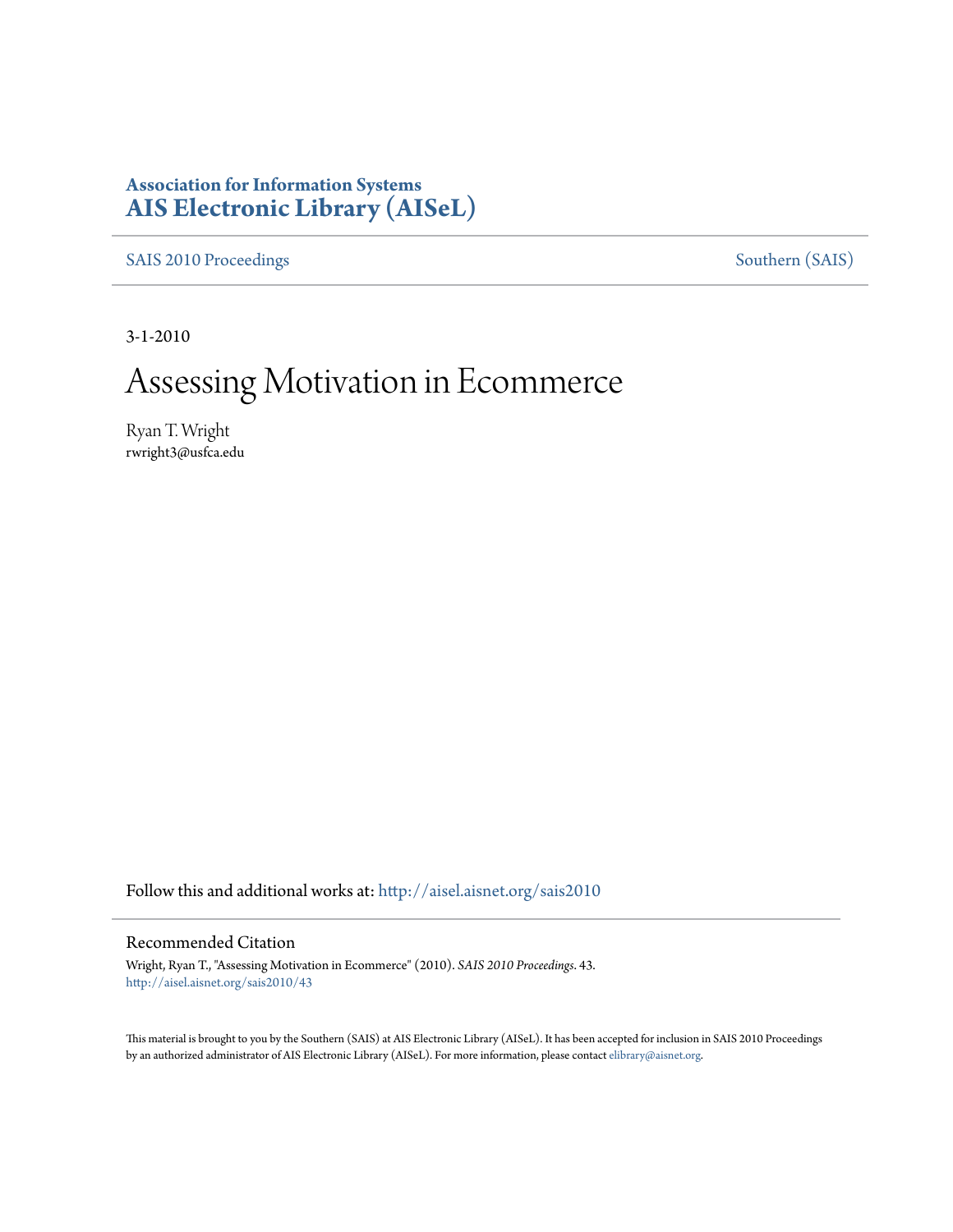## **ASSESSING MOTIVATION IN ECOMMERCE**

**Ryan T. Wright** University of San Francisco rwright3@usfca.edu

#### **ABSTRACT**

This research-in-progress paper examines factors that affect ecommerce. The design of ecommerce web sites has offered many challenges and opportunities for organizations throughout the world. There has been a rich stream in the information systems research on the antecedents of good web design. This has included ideas of how the size of the web site (e.g. the download delay) affects users' perceptions or even how interactive components affect consumer behavior. The contributions of this paper are two-fold. First, a conceptual model of the factors influencing online consumer motivation is presented. This model draws on Self-Determination Theory (SDT) as well as the current practices used in web design. The model adapts concepts from SDT, and references components of use of motivation in design. Second, this paper presents an instrument that has been validated in laboratory and field tests.

#### **Keywords**

Ecommerce, Motivation Theory, EBusiness, EDT, Intrinsic Motivation

#### **INTRODUCTION**

The design of ecommerce web sites has offered many challenges and opportunities for organizations throughout the world. There has been a rich stream in the information systems research on the antecedents of good web design. This has included ideas of how the size of the web site (e.g., the download delay) affects users' perceptions (Galletta, Henry, McCoy, & Polak, 2006) or even how interactive components affect consumer behavior (Campbell & Wright, 2008; Palmer, 2002). In this paper, we will go a step beyond examining which components of a web site affects consumer behavior and evaluate the possibility that there are psychological needs that can inform ecommerce web design. Specifically, Self-Determination Theory (SDT) will be presented as a framework to understand how psychological needs can inform web design elements in an ecommerce context.

At the center of SDT is motivation (Deci, 1975; Deci & Ryan, 1985; Ryan & Deci, 2000). Motivation, "concerns energy, direction, persistence and equifinality – all aspects of activation and intention." (Ryan & Deci, 2000). Motivation in ecommerce can be highly valued as it offers insight into the consequences of behavior (e.g. consumer behavior). In other words, by understanding ones motivation in certain contexts we can determine the design factors that affect their consumer behavior.

The contributions of this paper are two-fold. First a conceptual model of the factors influencing online consumer motivation is presented. This model draws on SDT as well as the current practices used in web design. The model adapts concepts from SDT and references several components of use of motivation in design (Fang & Salvendy, 2000; Galletta et al., 2006; Palmer, 2002; Zhang, 2008). Second, this paper presents an instrument that has been validated in laboratory and field tests.

#### **PAST RESEARCH**

Most ecommerce systems have unique objectives, features and structures that are based on certain organizational goals. Although there are many different types of systems, web designer have argued that consumers expect certain features in certain locations and therefore standard design must be used in ecommerce web sites. Unfortunately, the extant literature on the use of standards by organizations in their ecommerce web site has suggested that the design of ecommerce web sites has not exactly been standardized. This includes the attributes offered, the layout and so on.

The literature shows that different organizations use their ecommerce web sites in very different ways that may or may not include standards in design. We argue that this lack of congruence in the literature and in practice is due to the under-utilization of human behavior factors that affect a user's perception of certain web design components. At stated above, using the motivations in human behavior may offer insight into how a user's perceptions are formed about wed design components. Next we examine the extant motivation literature to explain in detail the linkage of motivation to a user's perception of a web site.

#### **Motivation Literature**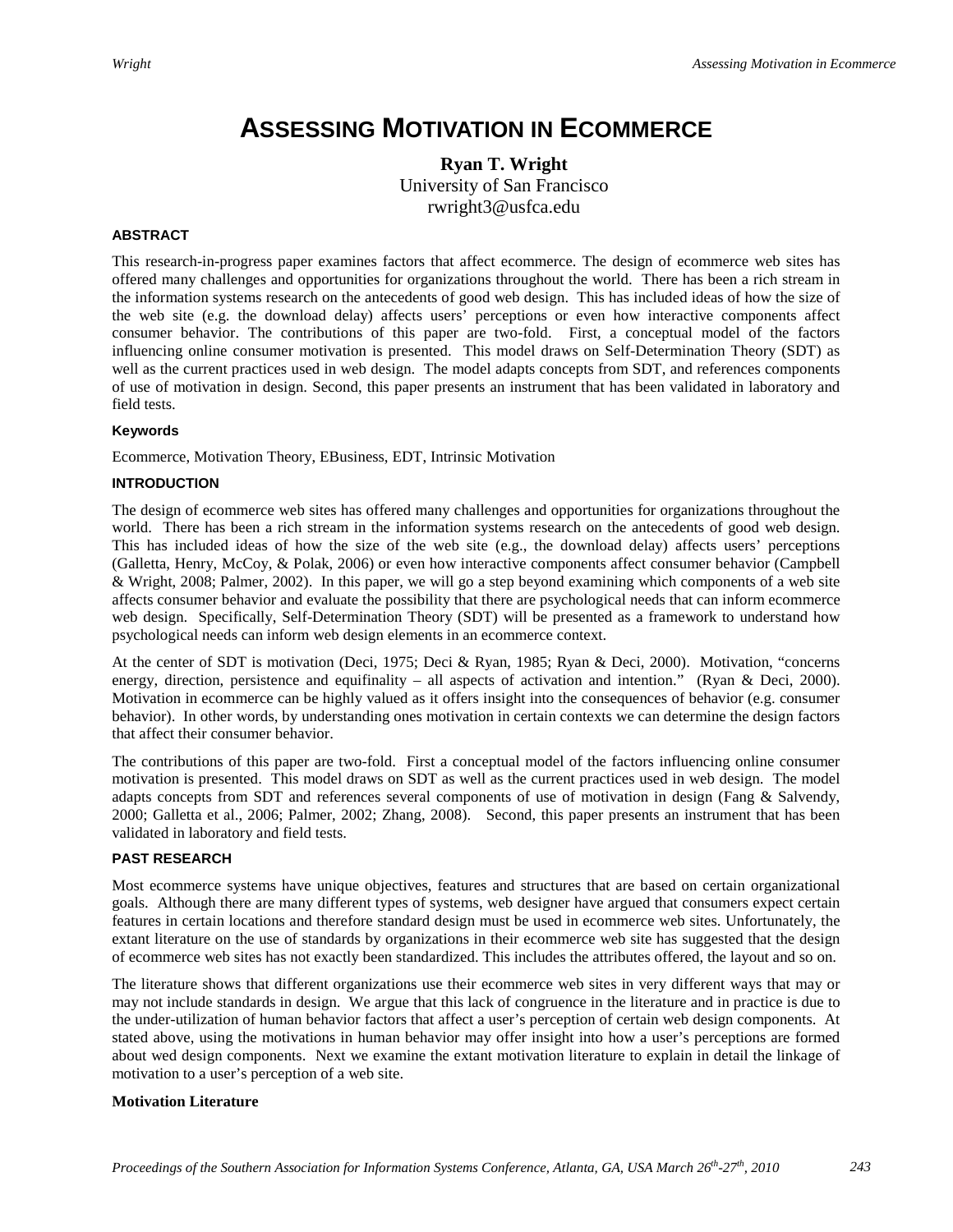Recently there has been a call to study motivation in the context of information and communication technology (ICT) (Zhang, 2008). There are two basic questions that the motivation literature, in general, attempts to answer. First is what causes certain behavior and second why does behavior vary in intensity (Reeves, 2005). By examining these issues within an ecommerce context we have the opportunity to study the factors that positively affect certain desirable online consumer behaviors (e.g. satisfaction, intent to return, and so on). The significance of studying motivation is clear as it offers a valuable association: motivation produces. Although many times motivation is treated as a single or first-order construct, it is evident that people are moved to act by very different factors. We define motivation, similar to Deci (1975), as a state that is influenced. Further, it must be pointed out that there is a clear distinction between motivation and personality and emotion (Deci & Ryan, 1985). SDT posits that motivation can be formed by external factors (e.g. strong external coercion) and by internalized factors (e.g. value an activity), these are called extrinsic and intrinsic factor respectively.

Extrinsic and intrinsic are two fundamental types of motivation that have been used extensively in the information systems literature. For example, Davis and colleagues (1992) examined motivation in the context of computer use in the workplace. This research suggests that perceived usefulness is a proxy for extrinsic motivation when using a system, whereas enjoyment is a proxy for intrinsic motivation.

Intrinsic motivation has been linked to adoption and information system success. Venkatesh (1999) found that intrinsically motivated individuals (in the form of computer playfulness) positively affected acceptance of technologies. In this study, Venkatesh also demonstrated that specific training techniques aimed at increasing ones computer playfulness created a positive experience for the user and therefore increased the user's satisfaction.

We advance the online consumer motivation research by offering a possible way to measure motivation based on interplay between the two factors (e.g. extrinsic and intrinsic motivation). True to SDT we view this interplay as a behavior continuum where one could be highly extrinsically motivated or highly intrinsically motivated. Clearly these two motivations factors are linked. For example, one could be highly extrinsically motivated and highly extrinsically motivated.

#### **ONLINE MOTIVATION**

Online consumer motivation is an emerging area of research that has received more and more attention recently. A review of online consumer motivation literature (C. M. Cheung, Chan, & Limayem, 2005; C. M. K. Cheung, Zhu, Kwong, Chan, & Limayem, 2003) has shown that online consumer motivation research draws heavily from the consumer behavior research including in an ecommerce context. This includes seminal research such as personality research (Folkes, 1988) and information processing (Bettman, 1979).

All of the above seminal theories have been used to describe of decompose online consumer behavior with some success. However, the application of these theories is not as simple of borrowing the respective components and applying them. It is clear, from this literature review that there are significant differences between online consumers' motivations. We suggest, as does Malhotra, Zhang and others (Malhotra, Galletta, & Kirsch, 2008; Zhang, 2008), that IDT offers a simplistic parsimonious lens for understanding what consumers are looking for in an ecommerce transaction. Our conceptualization looks at the interplay between the intrinsic and extrinsic factors that may form a reasonable amount of influence over a consumer's overall motivation when in an ecommerce context. For this reason it is important to investigate ways to measure this motivation.

#### **ONLINE CONSUMER MOTIVATION MODEL DEVELOPMENT**

As discussed above, we conceptualize that online consumer motivation can be measured by measuring the interplay between extrinsic and intrinsic motivation on a continuum. What is unclear is what specifically affects the extrinsic and intrinsic motivation in an ecommerce context. For this reason we must look at the past literature on individual/consumer characteristics.

In information systems the affect of individual or consumer characteristics have been identified as an important research perspective for quite some time (Zmud, 1979). These factors have included behavioral and motivation characteristics. In the case of our research there are two significant factors that we believe have significant impacts on motivation. The antecedents of online consumer motivation include the task (extrinsic forces / intrinsic forces) and individual difference in web use (extrinsic / intrinsic forces). These motivating factors have an obvious effect during the online experience. The following section outlines the antecedents and outcomes that are derivatives from the motivational factors in an ecommerce environment.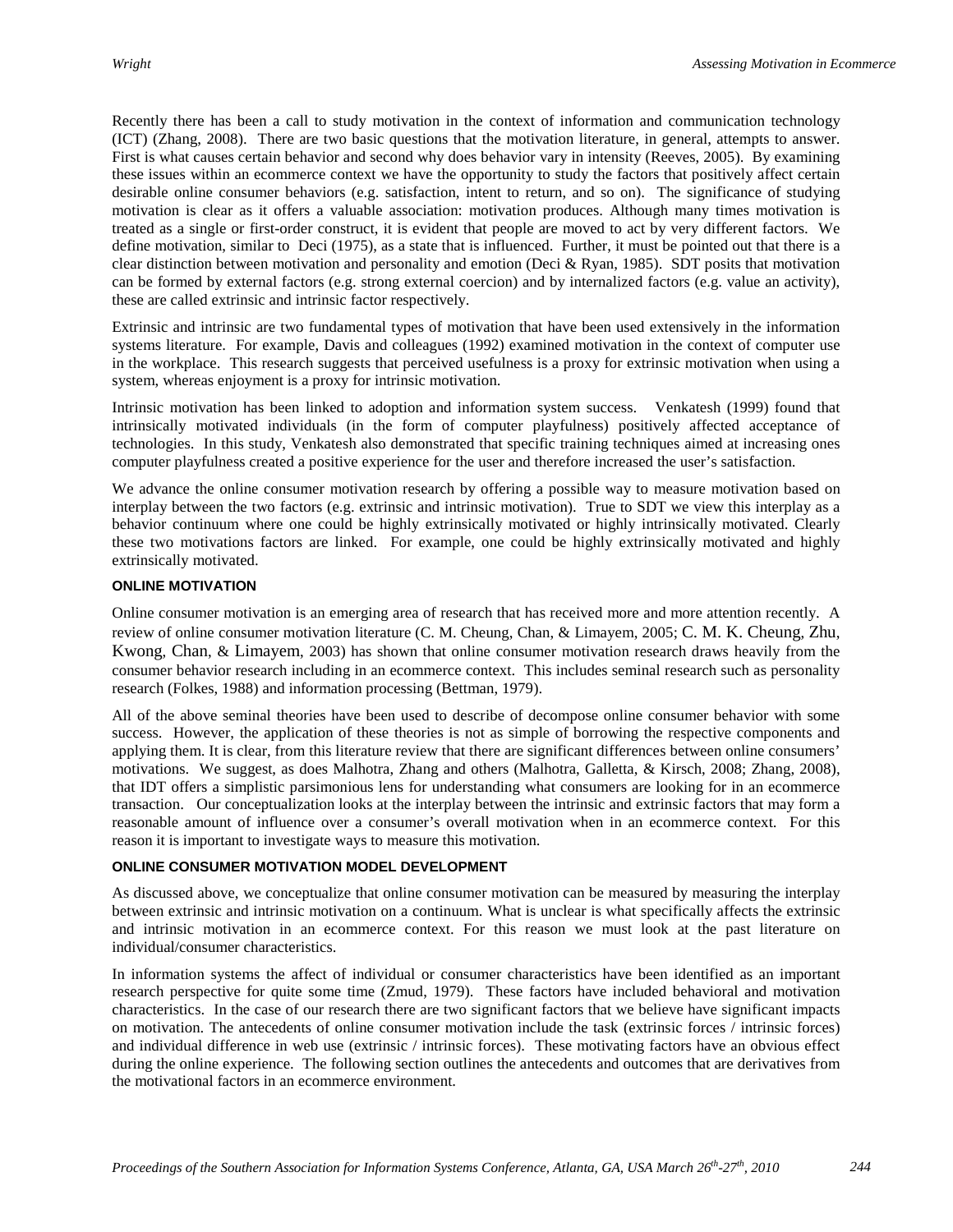First we will look at how online tasks can be influenced by and also influence one's motivation. This will include an introduction to past ecommerce studies on online tasks. Second, computer playfulness, a heavily studied motivational factor will be introduced and integrated into the online consumer motivation model.

#### **Research on Online Tasks**

In ecommerce consumers can have very different intentions and act different with different intentions. Some consumers have a general idea of what they are looking for while others have specific goals. For example, one user could be looking for cars without any specific requirement where another consumer could be searching for the best price for a certain used car that is located in her general vicinity. The extant ecommerce literature has identified two types of shopping tasks: 1) goal-directed and 2) experiential (Shang, Chen, & Shen, 2005; van der Heijden, 2004; van der Heijden, Verhagen, & Creemers, 2001; Wells, Palmer, & Fuerst, 2005). Unfortunately, there is no agreement for the terminology used in the consumer behavior and ecommerce literature.

As such, online ecommerce tasks can take many forms. Prior research has created online task categories (Hargittai, 2004; Kau, Tang, & Ghose, 2003; Rohm & Swaminathan, 2004). Further, the naming convention for these tasks has been somewhat inconsistent. Some researchers suggest that we differentiate tasks as "programmed" and "nonprogrammed" in an online environment (S. J. Simon, Grover, Teng, & Whitcomb, 1996), where programmed tasks are repetitive and routine and the non-programmed tasks are novel and unstructured. Other researchers identify the task on a continuum as "goal-directed" and "experiential" (Wells et al., 2005). Clearly, searching and browsing are deemed to be distinct activities in ecommerce, researchers also recognized that they represent two ends of a continuum rather than a strict dichotomy. There are several conventions used to describe the anchors on task continuum. Table 1 summarizes the task characteristics.

| <b>Experiential Task Types</b> | <b>Goal-Directed Task Types</b> | <b>Key Work</b>         |
|--------------------------------|---------------------------------|-------------------------|
| <b>Experiential attributes</b> | Search attributes               | Alba et al. [1997]      |
| Hedonic                        | Utilitarian                     | van der Heijden [2004], |
| Unstructured                   | Structured                      | Hoffman & Novak [1997]  |
| Non-directed search            | Directed search                 |                         |
| Non-linear navigation          | Linear navigation               |                         |
| Perceptual attributes          | Analytic processing             | Mathwick et al. [2002]  |

Next, we will introduce how individual differences, in the form of computer playfulness, can impact a consumer's online motivations. **Table 1: Task Characteristics: Experiential vs. Goal-Directed Directed (adapted from Wells 2005)**

#### **RESEARCH ON INDIVIDUAL DIFFERENCES**

There are many different way of examining how individual differences relate to ecommerce outcomes. Specific individual differences examined in the consumer behavior and ecommerce literature include privacy beliefs (Sheng, Nah, & Siau, 2008), usability preferences (Palmer, 2002), interactivity preferences (Campbell & Wright, 2008), cognitive load (Shang et al., 2005), stimulation preferences (Hirschman & Holbrook, 1982) and so on.

As stated above it is our contention that task is an important component that affects motivation, be it intrinsic or extrinsic. Independent of task, the consumers interaction with an ecommerce web site seemed to be influenced by the inherent nature of the user (Goodhue, 1995; Goodhue & Thompson, 1995).

We believe that similar to differences in tasks (experiential and search), users can also have intrinsic or extrinsic preferences for online experiences. More specifically, we believe that online shopping motivations can vary from person-to-person in general. Zhou (2007) agrees by stating, "(intrinsic) shoppers always find more enjoyment in interactivity environments than in pure test environments." (Pg. 41). On the other hand, research has shown that extrinsic shoppers are concerned with the shopping experience being timely, quick and efficient (Childers, Carr, Peck, & Carsond, 2001).

It is obvious that the influence of computer playfulness will account for a different degree of effect on motivation when the task changes. The literature has posited that aspects of the task will account for more variance in outcomes than some individual differences (H. A. Simon, 1996). What is not certain, and will be studied here, is how computer playfulness and the task will influence overall online motivation in an ecommerce environment.

For this reason we conceptualize online consumer motivation as a second order factor that is influenced by both task type (search or experiential) and computer playfulness (intrinsic and extrinsic). Figure 1 depicts our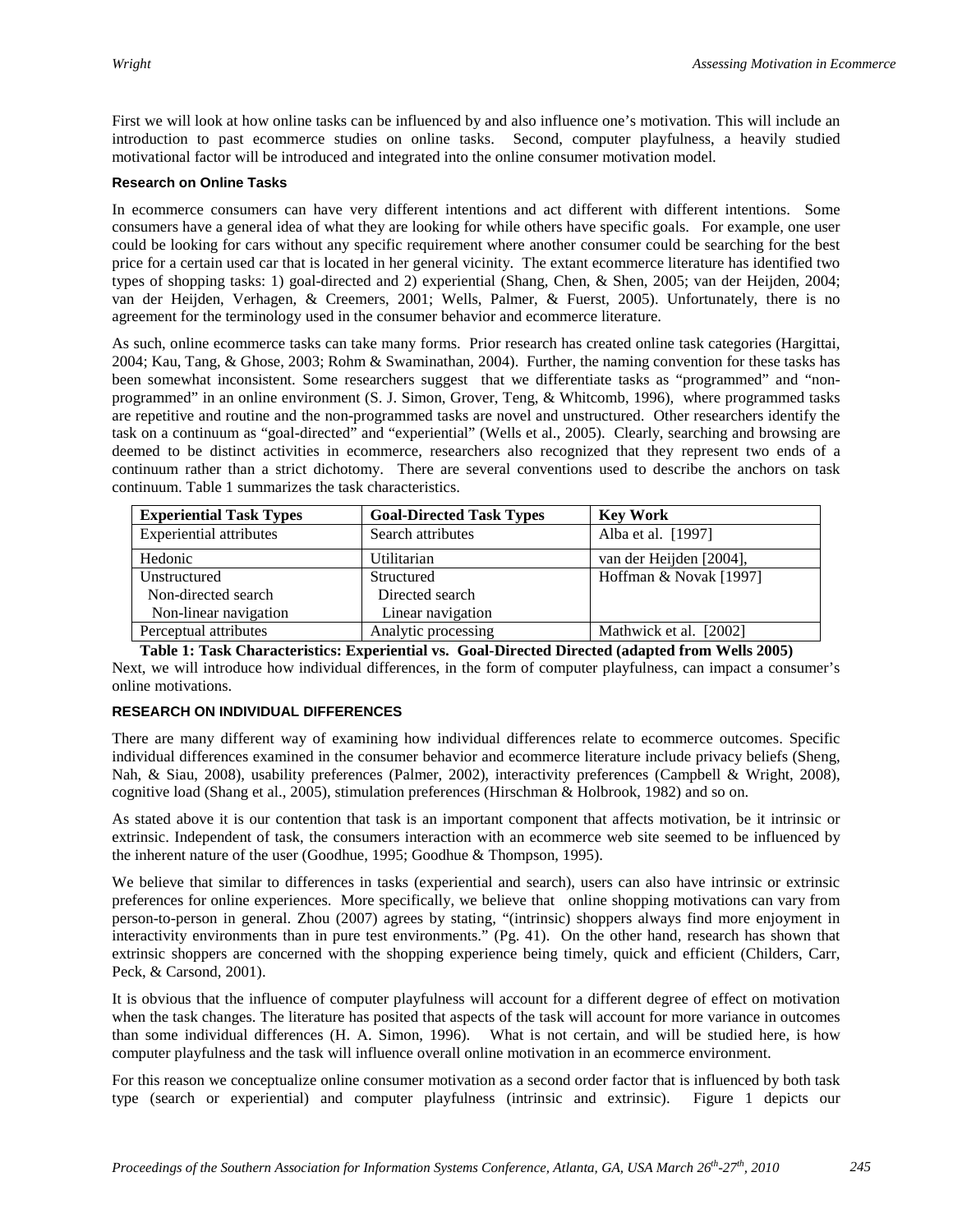conceptualization of how online consumer motivation is formed. This includes the effects of both task and computer playfulness.



**Figure 1. Online consumer motivation**

In order to measure the constructs developed in this paper, instrumental validation should precede any empirical validation of the hypothesis (Cook & Campbell, 1979). The instrument vetting process refers to the adequacy with which items (e.g. questions) address the and are related to the construct for which they represent (Straub, Bourdreau, & Gefen, 2004). The information system literature offers explicit guidance on validation guidelines for measurement instruments (Gefen, Straub, & Boudreau, 2000; Straub, 1989; Straub et al., 2004).

#### **Final Research Model**

A measurement model was tested and the 3 factors were discriminant and convergent based on the current methods. Due to space limitations much of the methods section had to be removed in this research-in-progress paper. The structural model was also tested. As stated above we are testing to see if the perceptions of the task and an individual's computer playfulness affect online consumer motivation. As before, AMOS 16.0 was used to test the model. As seen in Figure 2 below the model produced good fit for each indices. Further, all paths in the model were significant. Below is recommended instrument (See Table 2).

| OCM1             | I am likely to play while using this web site.                     |
|------------------|--------------------------------------------------------------------|
| OCM <sub>2</sub> | I would like to enjoy myself while interacting with this web site. |
| OCM <sub>3</sub> | I am inclined to explore this web site.                            |
| OCM4             | I am likely to tinker while interacting with this web site.        |
| OCM <sub>5</sub> | I am inclined to spend some time and look around this web site.    |
| TT <sub>1</sub>  | Directed/Meandering                                                |
| TT <sub>2</sub>  | Well-Organized/Unordered                                           |
| TT <sub>3</sub>  | To-the-Point/ Browsing                                             |
| TT <sub>4</sub>  | Direct/Not Direct                                                  |
| TT <sub>5</sub>  | In-and-out/Look around                                             |
| CP <sub>1</sub>  | unimaginative                                                      |
| CP <sub>2</sub>  | creative                                                           |
| CP <sub>3</sub>  | $\ldots$ playful                                                   |
| CP4              | $\ldots$ unoriginal                                                |
| CP <sub>5</sub>  | uninventive                                                        |

**Table 2: Scales**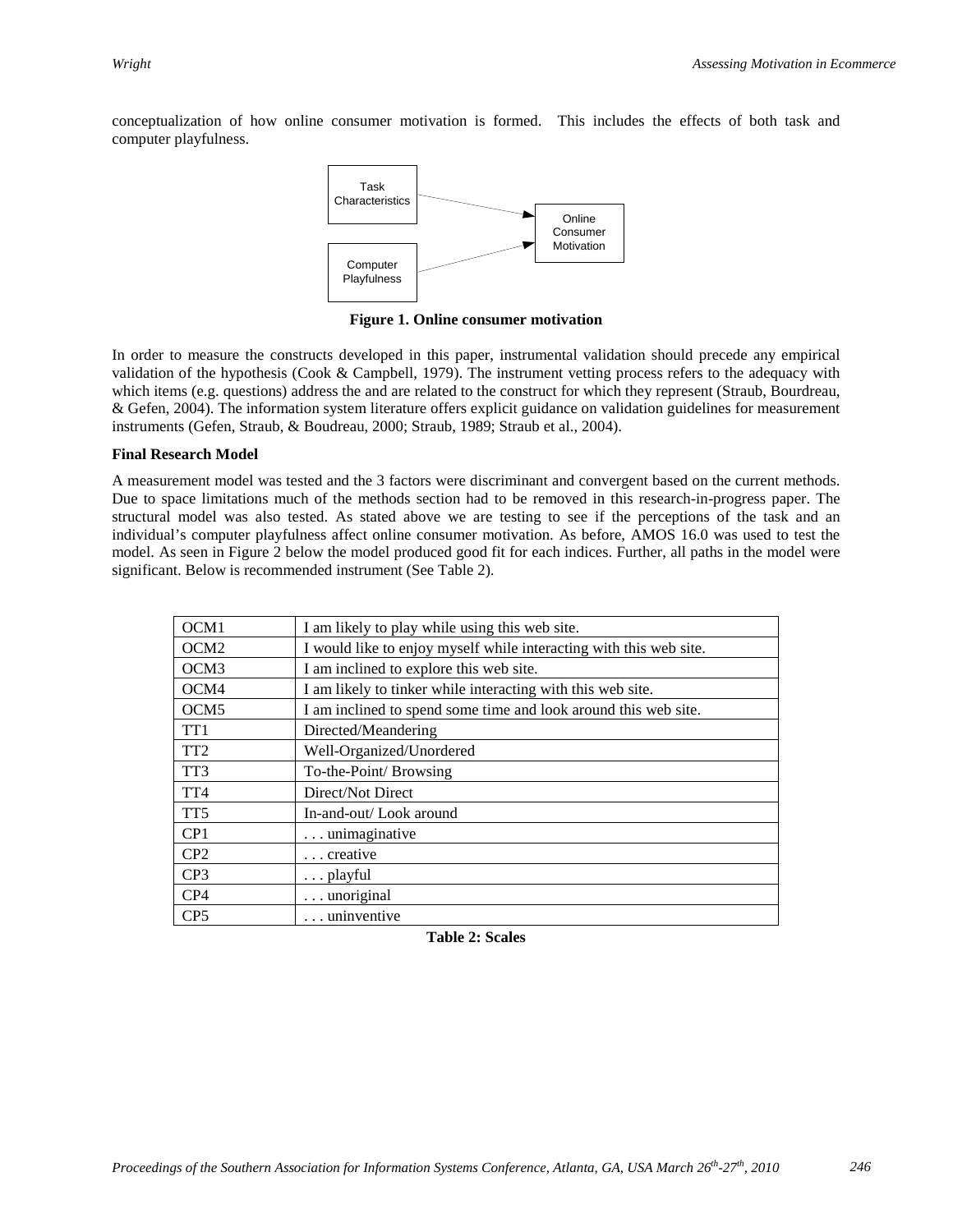

 $\chi^2$  / df (129.9 / 62) CFI .978 GFI .964 RMSEA .045 (Both paths significant at P < .0001)

**Figure 2. Online consumer motivation results**

#### **DISCUSSION & CONCLUSION**

This paper provides insight into the critical psychological factors that affect online consumer behavior. Further, this paper develops and validates an instrument to measure the factors that are attributed to online consumer motivation in an ecommerce context. The development of an online consumer motivation instrument is useful as it will allow researchers and practitioners alike to be able to measure and therefore predict which web design tools will but suit the consumer.

The contributions of this paper are two-fold. First a conceptual model of the factors influencing online consumer motivation is presented. This model draws on SDT as well as the current practices used in web design. The model adapts concepts from SDT (Deci, 1975; Deci & Ryan, 1985; Ryan & Deci, 2000), and references several components of use of motivation in design (Fang & Salvendy, 2000; Galletta et al., 2006; Palmer, 2002; Zhang, 2008). Second, this paper presents an instrument that has been validated in a laboratory tests. The results show both discriminate and convergent validity for the measurement instrument based on both an exploratory and independent confirmatory sample. One limitation of this study is that subjects used in the analysis. Student subjects were used in the initial sample. This limitation was controlled somewhat as the task that was executed mapped to the subjects' everyday experience. In other words, using student subjects to research online shopping and online consumer behavior can be seen as acceptable, as they are part of the core online shopping demographic.

#### **REFERENCES**

- 1. Bettman, J. R. (1979). *An Information Processing Theory of Consumer Choice*. Reading, MA: Addison-Wesley.
- 2. Campbell, D. E., & Wright, R. T. (2008). Shut Up I Don't Care! Understanding the Role of Relevance and Interactivity on Customer Attitudes toward Repetitive Online Advertising. . *Journal of Electronic Commerce Research,* 9, 1, 62-76.
- 3. Cheung, C. M., Chan, G. W., & Limayem, M. (2005). A Critical Review of Online Consumer Behavior: Empirical Research. *Journal of Electronic Commerce in Organizations,* 3, 4, 1-19.
- 4. Cheung, C. M. K., Zhu, L., Kwong, T., Chan, G. W. W., & Limayem, M. (2003). *Online Consumer Behavior: A Review and Agenda for Future Research.* Paper presented at the 16th Bled eCommerce Conference, Bled, Slovenia.
- 5. Childers, T. L., Carr, C. L., Peck, J., & Carsond, S. (2001). Hedonic and Utilitarian Motivations for Online Retail Shopping Behavior. *Journal of Retailing,* 77, 511-535.
- 6. Cook, T. D., & Campbell, D. T. (1979). Quasi-Experiments: Interrupted Time-Series Designs. In *Quasi\_Experimentation: Design & Analysis for Field Studies*: Houghton Mifflin Company.
- 7. Davis, F. D., Bagozzi, R. P., & Warshaw, P. R. (1992). Extrinsic and Intrinsic Motivation to Use Computers in the Workplace. *Journal Of Applied Social Psychology,* 22, 14, 1111-1132.
- 8. Deci, E. L. (1975). *Intrinsic Motivation*. New York: Plenum Press.
- 9. Deci, E. L., & Ryan, R. M. (1985). *Intrinsic Motivation and Self-Determination in Human Behavior*. New York: Plenum.
- 10. Fang, X., & Salvendy, G. (2000). Customer-centered rules for design of e-commerce Web sites. *Communications of the ACM,* 46, 12, 332-336.
- 11. Folkes, V. S. (1988). Recent Attribution Research in Consumer Behavior: A Review and New Directions. *Journal of Consumer Research,* 14, 548-565.